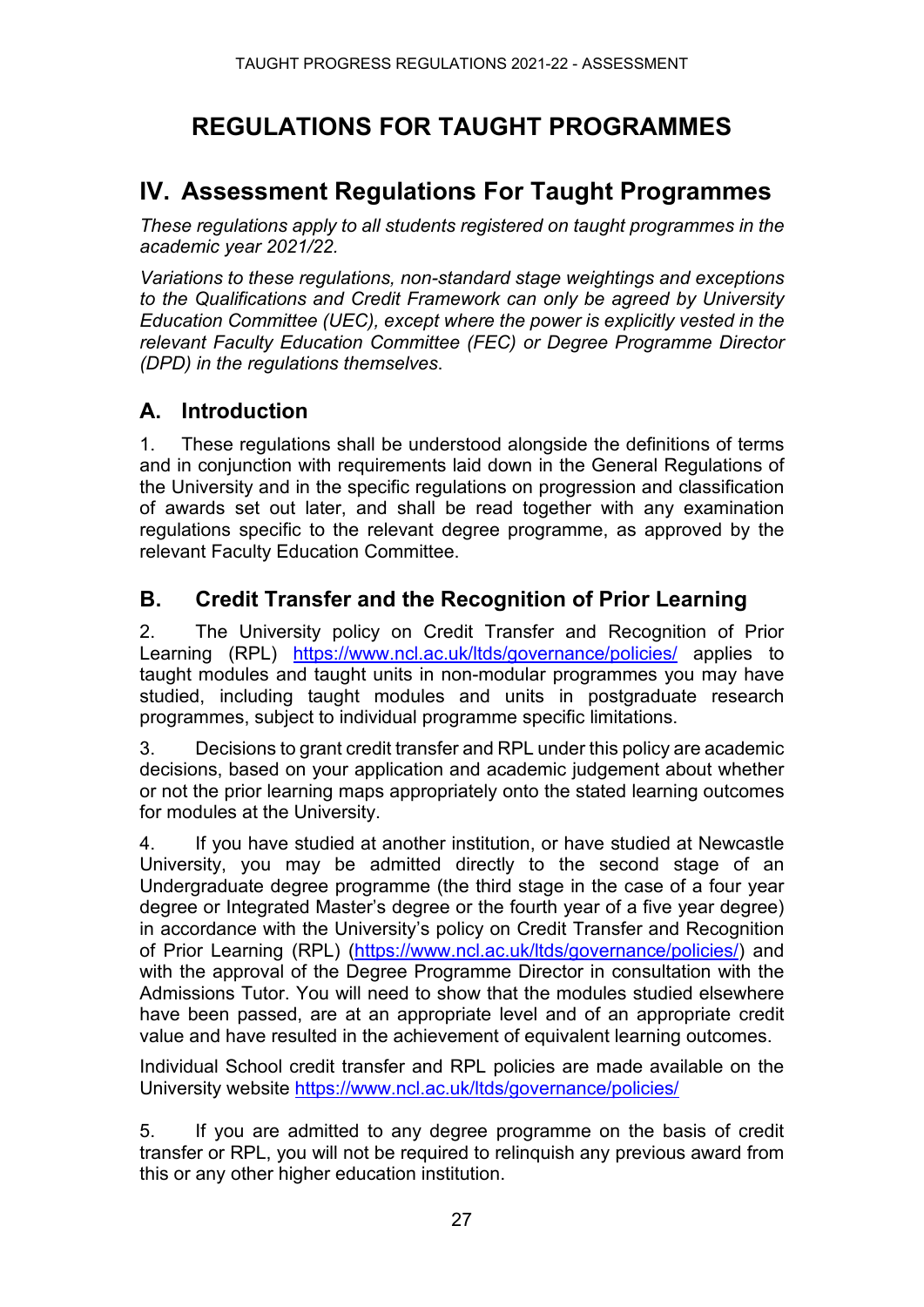6. The maximum credit for which credit transfer or RPL can be offered is one third (i.e. 120 credits) of a three year undergraduate degree or one half (i.e. 240 credits) of a four year undergraduate degree or of an Integrated Master's degree or three-fifths of a five year degree. The maximum credit transfer or RPL allowed on a postgraduate taught award (Postgraduate Certificate, Postgraduate Diploma, Master's) is one third of the taught component, unless an individual exemption is approved by the relevant Dean of Postgraduate Studies, in which case the maximum is half of the taught credits. The maximum number of credits for which credit transfer or RPL can be allowed on a taught doctorate or the taught element of an integrated PhD is 40 credits. Any exemptions from this must be approved by the relevant Dean of Postgraduate Studies. In addition, University Education Committee can grant a specific exemption which would be written into the programme regulations.

7. In all cases where credit transfer or RPL has been approved, the classification of the award, as set out in The University policy on Credit Transfer and Recognition of Prior Learning (RPL) *<https://www.ncl.ac.uk/ltds/governance/policies/>* shall be based on the modules you have studied at Newcastle University, including any credit transferred in from modules studied at Newcastle University. If as an undergraduate student you have been allowed to transfer in credits from another higher education institution or have had prior learning recognised for any stage beyond Stage 1, the stage weightings specified in the programme regulations shall apply, but only to those modules studied at Newcastle. This means that the average mark on the reduced number of modules studied at Newcastle University in conjunction with the relevant stage weightings shall be used in the calculation of your weighted average mark and through this your final classification.

8. If you are a postgraduate taught student, only modules studied at Newcastle University will be used to determine the classification of your award, meaning that the final programme average will be based on the reduced number of credits studied at Newcastle, including any Newcastle credits transferred in.

# **C. Absence from Examinations, Failure to Submit Assessed Work and Assessment Irregularities**

9. Where you have been absent without formal approval from an examination, a mark of zero will be returned for that component of the assessment. Where you have failed to submit any other element of the assessment, a mark of zero shall be returned for that element. For those programmes using an alternative marking scheme the equivalent failing grade will be used. Any late submissions must be considered in line with the University's Submission of Work Policy, available at [https://newcastle.sharepoint.com/sites/LTDS/Internal%20Only%20Webdocs/FileStor](https://newcastle.sharepoint.com/sites/LTDS/Internal%20Only%20Webdocs/FileStore/Files/qsh-assmt-assessedwork-policy.pdf) [e/Files/qsh-assmt-assessedwork-policy.pdf](https://newcastle.sharepoint.com/sites/LTDS/Internal%20Only%20Webdocs/FileStore/Files/qsh-assmt-assessedwork-policy.pdf) .

10. Where you have failed to comply with any other assessment requirement, the consequence, if any, stipulated in the degree programme handbook shall apply.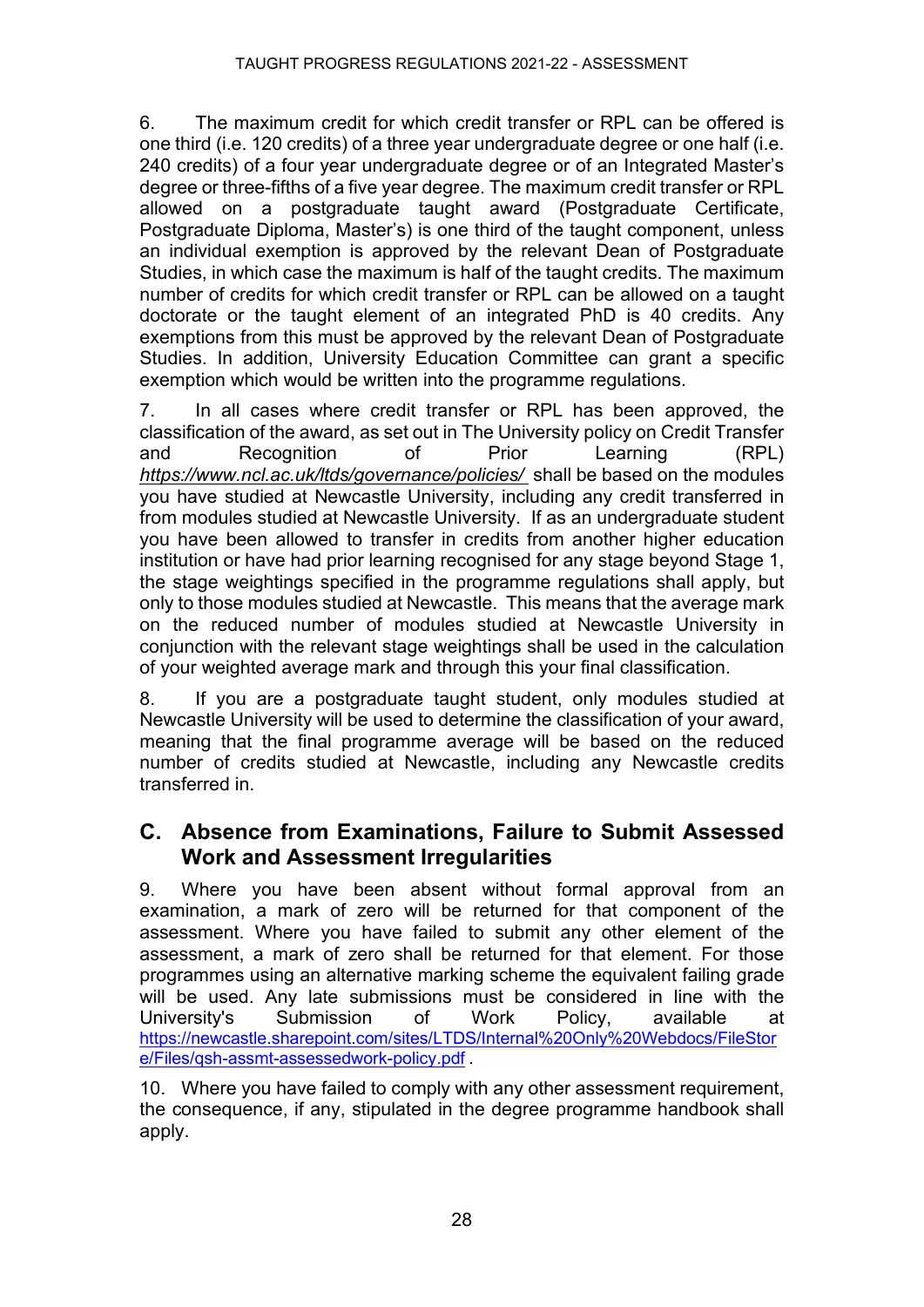11. The University's procedure for assessment irregularities shall apply to any reported or suspected cheating or plagiarism. The procedures are available at:

<https://www.ncl.ac.uk/student-progress/policies/procedures/assessment%20irregularities/>

# **D. Aural and Oral Examinations**

12. The details of any aural or oral assessment must be published in the appropriate module handbook or relevant section of the University's Virtual Learning Environment. The chair of the appropriate Board of Examiners shall be responsible for ensuring that you are informed of the timing and form of any such assessment.

# **E. Marking Procedures**

13. All examiners should carry out assessments in accordance with the published assessment criteria available in degree programme handbooks.

14. In line with the University Policy and Guidance on Moderation and Scaling [https://newcastle.sharepoint.com/sites/LTDS/Internal%20Only%20Webdocs/FileStor](https://newcastle.sharepoint.com/sites/LTDS/Internal%20Only%20Webdocs/FileStore/Files/qsh-assmt-modscal-pol.pdf) [e/Files/qsh-assmt-modscal-pol.pdf](https://newcastle.sharepoint.com/sites/LTDS/Internal%20Only%20Webdocs/FileStore/Files/qsh-assmt-modscal-pol.pdf) , the following shall constitute the procedure and, where appropriate, minimum requirements, for marking throughout the University:

- a) All marking shall be guided by the marking criteria, which shall be published in the degree programme handbook;
- b) Each Board of Examiners shall have a written Moderation and Scaling policy which should comply with the University's guidance.
- c) When coursework is submitted late but remains eligible for a capped mark, the mark that would have been awarded if the work had been submitted on time must be recorded and must be available to the Board of Examiners if required.

# **F. Module and Aggregated Assessment**

15. There is one final mark for each module but, where module outlines so specify, you may be required to meet a prescribed threshold in specific 'essential' components of a module in order to be deemed to have passed the module overall. The module outline must indicate components for which such thresholds apply and must make clear the consequence of failing to meet the threshold: either failure in the module with a fail mark returned, or a deferred pass in which the component failure may be redeemed as part of the same attempt without any increase in the original mark. In addition, module outlines may specify 'zero weighted pass/fail assessments', i.e., assessments that do not contribute to the module mark but that must be passed in order to pass the module.

16. The modes of assessment permitted for each degree programme shall be those specified in the degree programme regulations, programme specifications and module specifications. Where the assessment does not take the form of written examinations, rules to be observed by students (for example, in relation to the size, form and submission arrangements for examinable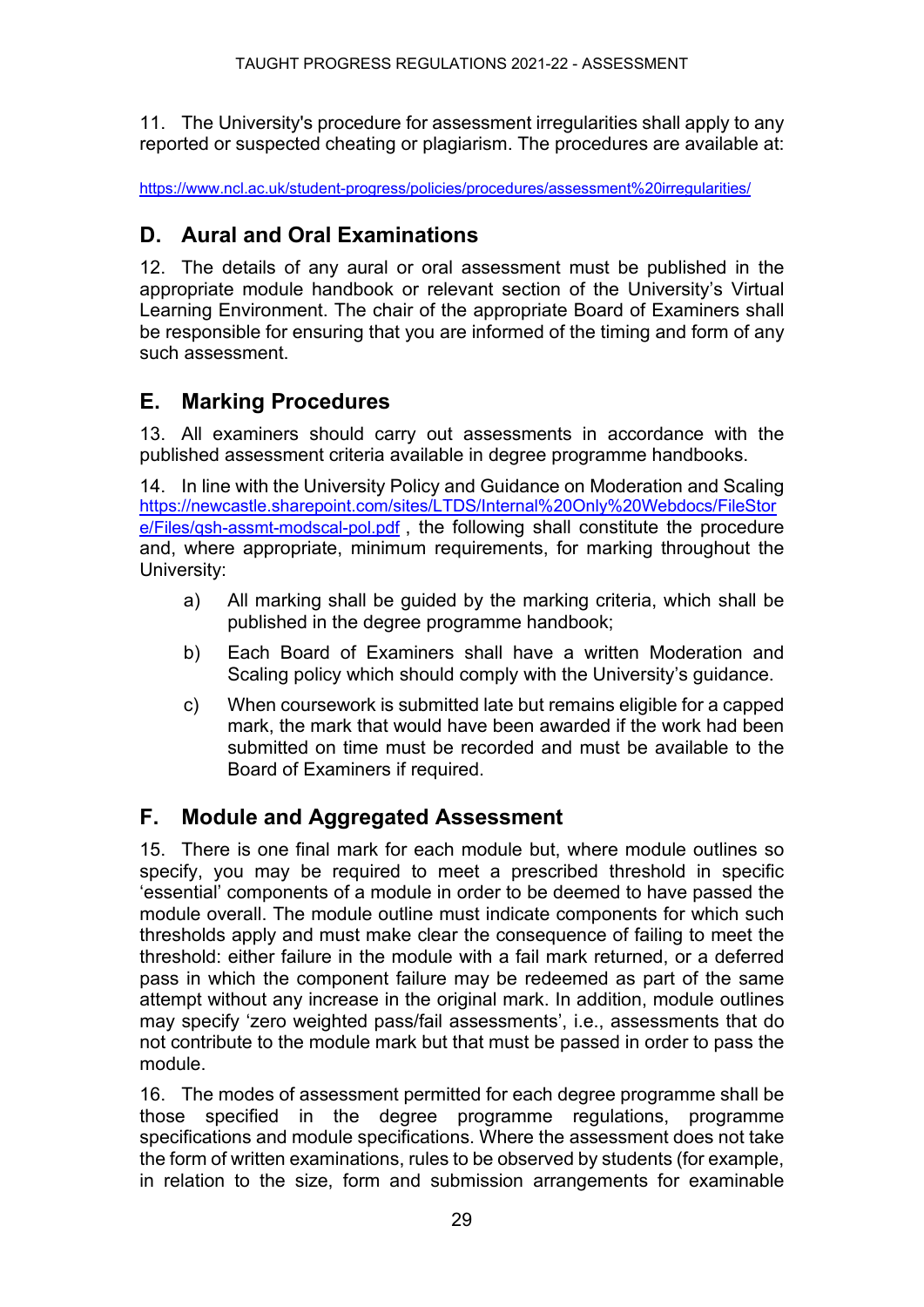coursework or dissertations, and including rules governing the arrangements for the retention and recall of assessed work) shall be those specified in the degree programme handbook.

17. For non-modular programmes marks or grades are allocated for each or a combination of assessments along with a weighting where appropriate.

# **G. Assessments and Conduct of Examinations**

18. You must follow the rules governing the conduct of University examinations published by the Academic Registrar [\(https://www.ncl.ac.uk/exams/rules/\)](https://www.ncl.ac.uk/exams/rules/). Alternative arrangements may be made for students with permanent or temporary disabilities in accordance with the Student Health and Wellbeing Assessment and Examination Provision <https://www.ncl.ac.uk/exams/alternative-arrangements/#examarrangements>

19. If you register for a module or other programme of study, you automatically register for the related assessment.

20. You are required to present yourself for all components of an examination for which you have entered. If you fail to attend, you will be subject to the terms of the Assessment Regulations for Taught Programmes (except where the consideration of an 'aegrotat' (see IV.P.55 & 56 for definition) degree is appropriate.

21. You are expected to retain all forms of assessed work returned to you after marking. Assessed work so retained may be recalled from students, if required by external examiners or for examination review purposes, or for quality assessment or audit purposes. Rules governing the arrangements for the retention of assessed work are specified in the Policy on Disclosure of Marks and Return of Assessed Work which is available at [https://newcastle.sharepoint.com/sites/LTDS/Internal%20Only%20Webdocs/F](https://newcastle.sharepoint.com/sites/LTDS/Internal%20Only%20Webdocs/FileStore/Files/qsh-assmt-assessedwork-policy.pdf) [ileStore/Files/qsh-assmt-assessedwork-policy.pdf](https://newcastle.sharepoint.com/sites/LTDS/Internal%20Only%20Webdocs/FileStore/Files/qsh-assmt-assessedwork-policy.pdf) .

22. Any examination invigilator shall, on finding an irregularity in your conduct in the examination room, warn you of the nature of the suspected irregularity, confiscate any illicit material, and tell you that a report of this event will be made in writing to the Chair of the Board of Examiners and to the Academic Registrar.

23. If your examination script, or other work submitted for assessment contains the unacknowledged work of another, either verbatim or in substance, or contains fabricated research results, or is found to be a case of selfplagiarism, you will be subject to the University's Assessment Irregularity Procedure **[https://www.ncl.ac.uk/student](https://www.ncl.ac.uk/student-progress/policies/procedures/assessment%20irregularities/)**[progress/policies/procedures/assessment%20irregularities/](https://www.ncl.ac.uk/student-progress/policies/procedures/assessment%20irregularities/) .

At an assessment irregularity interview you may be asked questions similar to a viva on your work to establish the ownership of the work

24. For the purposes of determining the number of attempts which a candidate may have for an examination, an extraordinary examination or approved deferral, counts as the same attempt as the examination for which it was granted.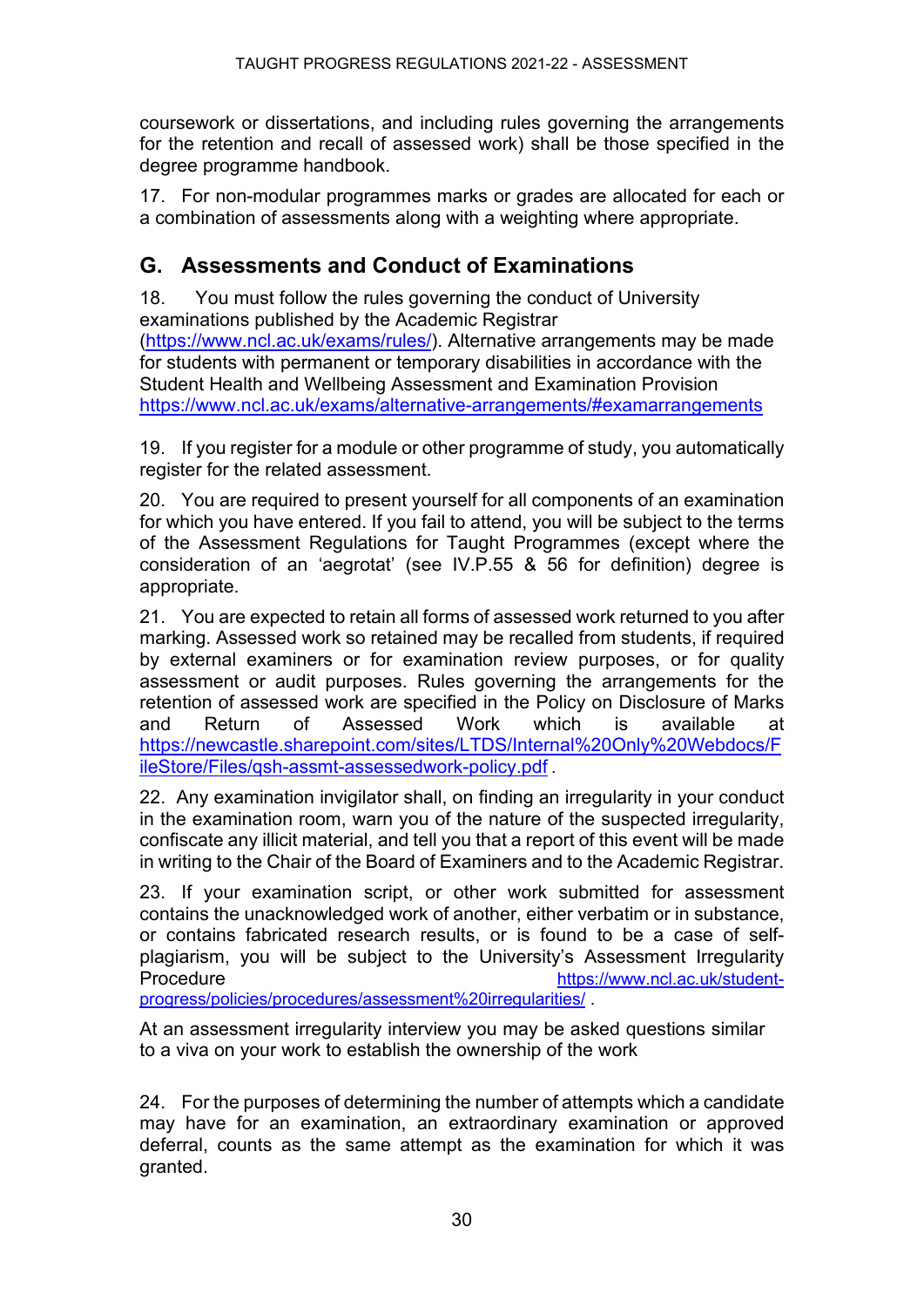### **H. Return of Marks**

25. The final mark for a module, or for any non-modular aggregated assessment, will be the rounded nearest whole number on the marking scale.

26. The rounding of marks shall follow the regulation: decimal marks with a decimal component of 0.5 or larger shall be rounded up to the next whole number; marks with a decimal component of less than 0.5 shall be rounded down to the next whole number.

# **I. Principles of Discretion**

27. The Board of Examiners has the discretion to override the normal regulations to pass you, in the whole (or any part) of the assessment, at any stage. Your case will be considered on its own merits, but students in similar circumstances must be treated in a consistent manner, however, discretion must not be used to your disadvantage. Where the Board of Examiners exercises discretion the reasons for the decision must be recorded in the minutes.

28. Despite your results, whilst taking account of any requirements for professional accreditation, the Board of Examiners may, in its ultimate discretion (and where applicable):

- a) Deem you to have passed specific modules including core modules;
- b) Deem you to have passed the stage of a programme;
- c) Deem you to have progressed to the next stage of a programme, despite not meeting a specific progress regulation or examination regulation;
- d) Make you an award or a higher award, or decide on a higher degree classification, subject to any restriction specified elsewhere in the regulations (including the Rules for Boards of Examiners).

### **J. Reassessment**

*Note: The rules in this section also apply to non-modular programmes, however reference to module should be substituted with assessment*.

29. If you pass a module (including by compensation or discretion), at any stage of the degree programme, you cannot be reassessed for any component of that module.

Honours Degrees and Foundation Degrees

30. If you fail the final stage of an Honours degree, Foundation Degree or Integrated Master's programme, you are entitled, under the conditions laid down in Regulations V.B.17.b. (Foundation Degree), V.C.37.d (Honours Degree), and V.D.6365 (Integrated Master's Degree), to one reassessment of some or all failed modules.

31. If you fail a module at any other stage of an Honours degree, Foundation Degree or Integrated Master's programme, or you fail a module in a Foundation Certificate programme, you have the right to one reassessment of each failed module.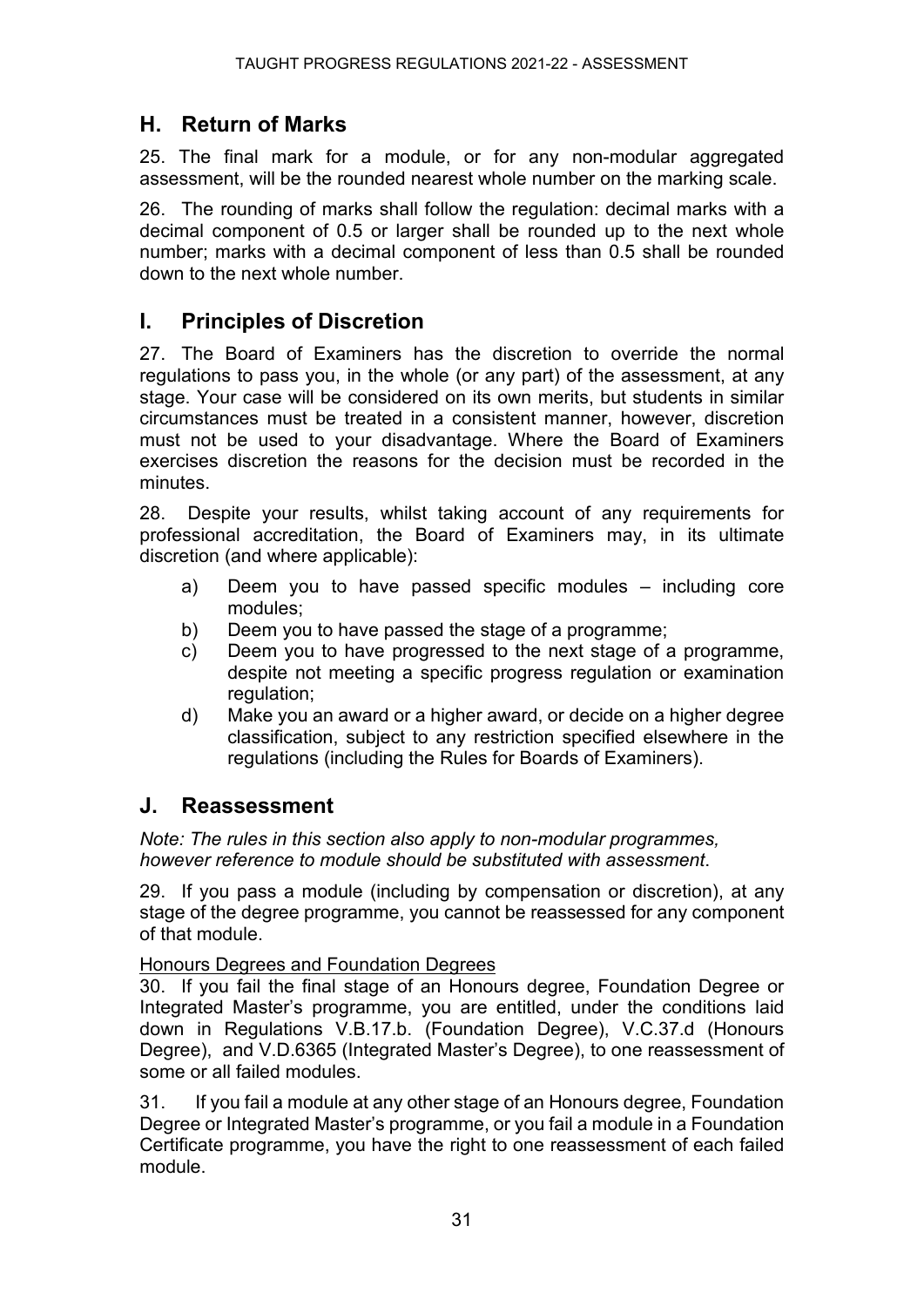#### Postgraduate Taught Programmes

32. If you fail modules on a taught postgraduate programme you are entitled to one reassessment for each taught module failed at the first attempt provided that:

- a) No more than 40 credits of the taught element is failed at the first attempt on a 180 credit master's programme or a postgraduate diploma programme;
- b) No more than 20 credits of a postgraduate certificate is failed at the first attempt.

33. On a postgraduate taught programme the deeming of a first attempt failure on a module as a 'condoned fail' in line with convention V F. 91 does not remove the right to reassessment. If you have one or more modules deemed to be condoned fails, you may still undertake reassessment in those modules either for the purpose of improving your transcript or for the purpose of improving your overall average.

34. A Master's programme with more than 180 credits may set a higher number of credits that may be resat in its programme regulations, but the proportion of credits available for resit should be in proportion to those on a 180 credit programme.

35. If you are a Master's or Postgraduate Diploma student who fails more than 40 credits, or a Postgraduate Certificate student who fails more than 20 credits, at the first attempt of the taught element of the programme, you will not be permitted to continue without explicit consent of the Board of Examiners (see also Regulation V F 90 (d)).

36. If you are a Postgraduate Diploma student taking further credit to 'top-up' a previously awarded Postgraduate Certificate (entry award), you can only be reassessed in 20 credits of the additional 60 credits taken to gain the higher award.

#### General rules

37. The form of the reassessment at any stage may vary from the original, at the discretion of the Board of Studies. The Board of Studies may delegate this authority to the Board of Examiners, but if you are to be reassessed you must be informed of the style of reassessment to be adopted, including identification of the various assessment components and weightings. Changes to the format of assessment must apply to the whole cohort.

38. If you are entitled to a second attempt, you will automatically be entered for failed modules (and any failed non-modular aggregated assessments) at the next available occasion of assessment (normally in August/September of the same academic year as the first attempt) or at an alternative occasion designated by the Board of Examiners. The timing of any reassessment will be such that your progression is not unduly delayed. The Board of Examiners may stipulate a period for reassessment which is outside the University's normal assessment and resit periods.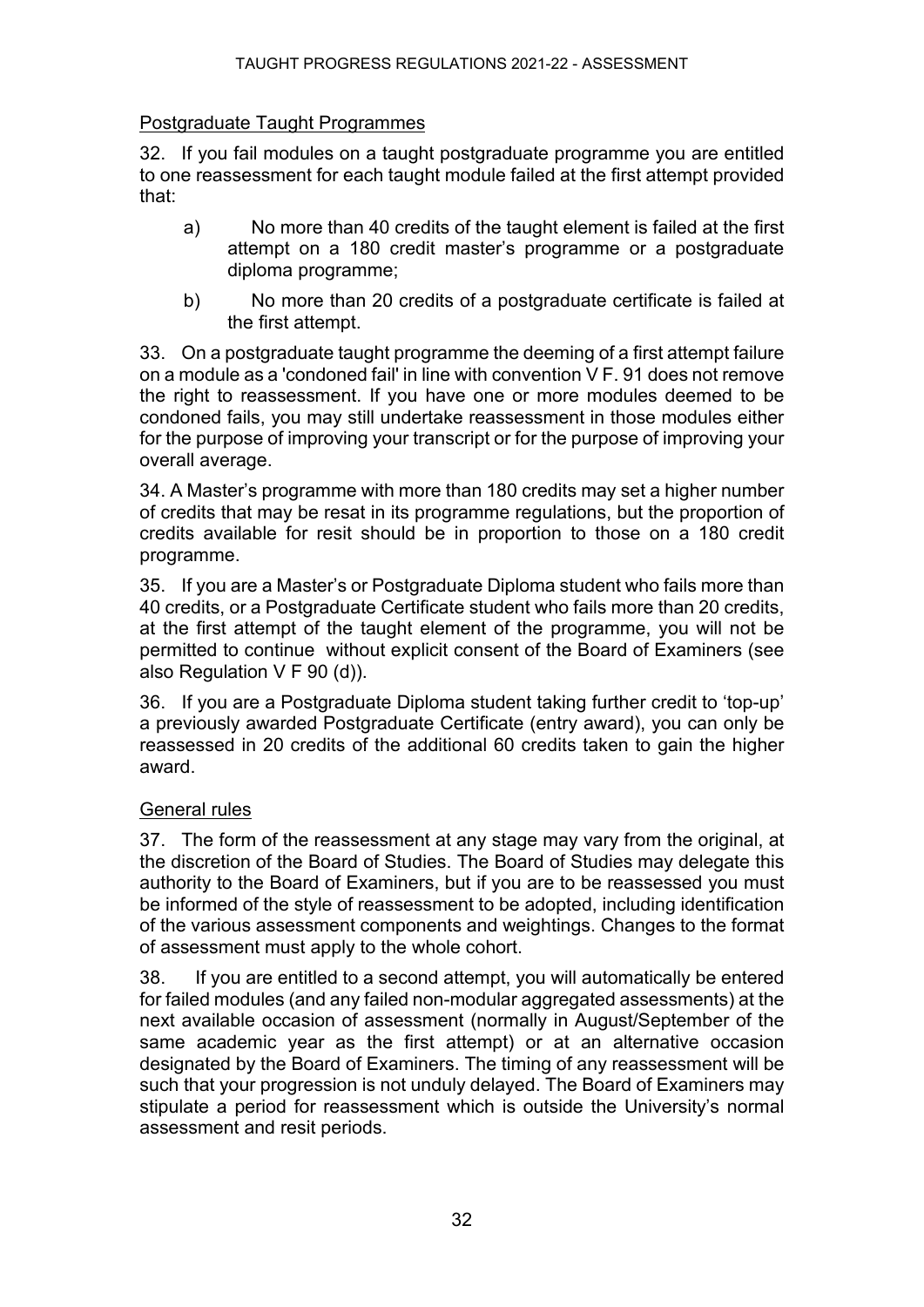39. Your final module mark is calculated by using the most recent component marks. In some cases, this may be a combination of second and first attempt component marks, depending on the resit arrangements for the module. It is not the case, however, that the best component marks automatically carry forward to the final module mark.

40. Exceptionally, you may be permitted to resit a module that has been passed at University standard, but not to external accreditation requirements. Such resits are for accreditation purposes only and stand outside of the University Assessment Regulations. Final module marks and award calculations are not affected. Programme-specific arrangements for accreditation resits are included in the degree programme regulations [http://www.ncl.ac.uk/regulations/programme/.](http://www.ncl.ac.uk/regulations/programme/)

41. If the Board of Examiners meets before you have completed a first attempt at the final stage, either because you are studying part-time or because your personal circumstances have delayed progress, and if you have failed a module for which you might require a second attempt, then the Chair of the Board of Examiners may permit you to take second attempt at the module before the completion of the first attempt at the stage, provided that it is clearly understood that a second attempt might prove unnecessary

# **K. Resubmission of Dissertation – Postgraduate Taught**

42. As a Master's student, you are entitled to one resubmission of your dissertation provided you have failed no more than 40 credits of the taught element of the programme at the first attempt. If you fail more than 40 credits of the taught element of the programme at the first attempt, you will not normally be permitted to resubmit your dissertation without explicit agreement of the Board of Examiners. Resubmission should be within a defined period agreed by the Board of Examiners, normally within three months of the Board of Examiners' decision.

# **L. Timing of Reassessment at any Stage Other Than the Final Stage – Undergraduate Programmes**

- 43. *Second Attempt*
	- a) If you have the right to a second attempt, you will automatically be entered for failed modules (and any failed non-modular aggregated assessments) at the next available occasion of assessment (normally in August/September of the same academic year as the first attempt);
	- b) If you are required, under degree programme regulations, to spend a period outside the United Kingdom, or take up a placement within the United Kingdom, during the reassessment period in August/September you may, subject to the approval of the Degree Programme Director, elect to be reassessed in the following August/September.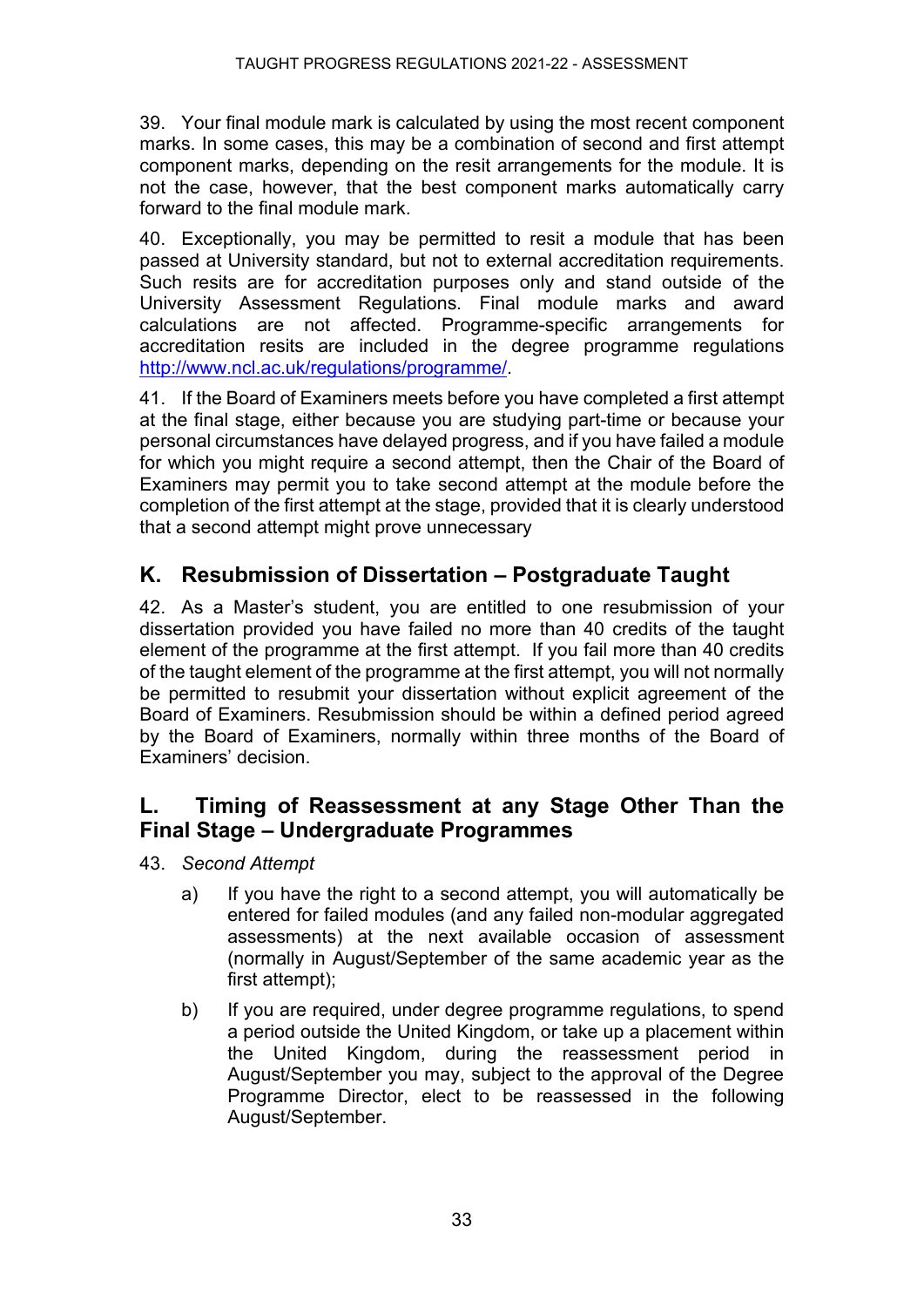#### **Timing of reassessment at the final stage of a degree programme**

#### 44*. Second Attempt*

If you elect to be reassessed in some or all failed assessments in the final stage of a degree programme, the reassessment will normally be at the next normal occasion or at an alternative occasion designated by the Board of Examiners. The timing of reassessment may vary for non-modular programmes and in some circumstances students may be required to complete a further period of study prior to reassessment.

# **M. Mid-year Student Withdrawals**

45. If you withdraw from the University during the academic year you will be considered for the appropriate exit award at the next scheduled meeting of the Board of Examiners.

# **N. Awarding of Qualifications**

46. A University qualification shall be deemed to be awarded on publication of the relevant pass list, authorised by the Academic Registrar. However, the University reserves the right to correct any errors that are subsequently identified on such lists.

47. If you wish to attend your graduation ceremony you should apply to do so in the form prescribed, and must pay such fees as may be prescribed. If you fail to apply you may be excluded from the ceremonies. Only students on whom an award has been conferred shall be eligible to attend graduation.

48. Graduation ceremonies shall be held at such times and places, and in such manner as Senate may prescribe.

49. If your programme title changes during the course of your degree, you may graduate with the programme title under which you first registered. Otherwise you will by default graduate with the new programme title.

# **O. Assessment of Incoming Study Abroad, Exchange and Occasional Students**

50. Modules taken by Study Abroad, Exchange and Occasional students shall have marks returned in the normal way. Compensation will **not** apply to such students and the module decision will be either pass or fail. However, the Board of Examiners may still exercise discretion, particularly where a Personal Extenuating Circumstance Committee has assessed personal extenuating circumstances as having an impact on the student's performance.

51. You are entitled to one resit attempt for every module studied under the CATS scheme, or as a Standalone or Extra Credit module, whatever its level, unless the module is exempted.

52. There is no requirement for Standalone and CATS students to pass one module before commencing the study of another, except where passing the earlier module is a requirement for studying the later module.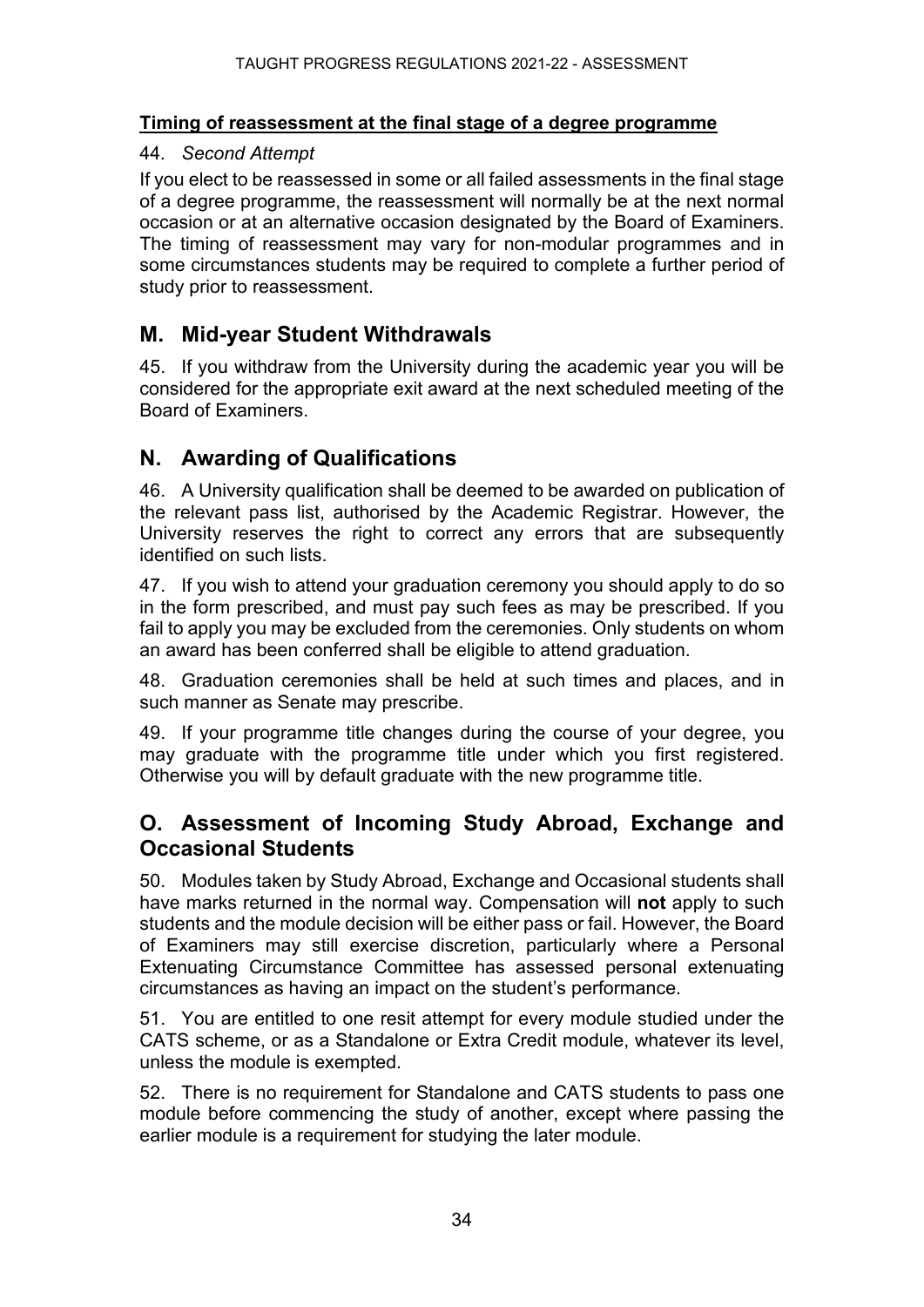53. Non-EU exchange or Study Abroad students studying at Newcastle only for Semester 1 will normally be able to take only modules that are made available to Study Abroad students and indicated as such on the module outline form. Where assessment normally takes place before the University closure in December, the module will be assessed in the normal manner. Where assessment normally takes place in January, these students will be provided with an alternative assessment (either at an alternative time, which might be straight after the end of term in December, or in the form an alternative format assessment). EU exchange students are not entitled to an alternative assessment for these modules, nor are students spending the whole academic year at Newcastle. The most appropriate format of assessment will be determined by Boards of Studies on a module-by-module basis. Where the introduction of an alternative form of assessment changes the learning outcomes for a module, a new module will need to be created and approved.

54. EU exchange students and (in some circumstances) Study Abroad students might wish to take modules that are not indicated as available to Study Abroad students on the module description, but are marked as 'Contact School'. In such cases students may contact the School or unit owning a module, but should note that an alternative assessment (by time or format) might not be available.

# **P. Aegrotat**

#### Undergraduate Programmes

55. The Board of Examiners may award an aegrotat degree to a candidate who has registered for the final stage of the programme, but presents sufficient evidence of ill health or any other extenuating circumstance that, in the judgement of the Board, there is no reasonable possibility that the candidate can complete the programme.

#### Postgraduate Taught Programmes

56. The Board of Examiners may award an aegrotat degree to a student who has demonstrated postgraduate ability typically over at least 50% of the programme on which they are registered, but who presents sufficient evidence of ill health or other extenuating circumstances such that, in the judgement of the Board, there is no reasonable possibility that then student can complete the programme.

57. When considering the option of making this award, Boards of Examiners should be mindful of the possibility of enabling the student to sit the assessments at a later date, and so be eligible for a classified degree. In addition, the Board should consider the appropriateness of awarding an appropriate exit award.

58. It is not open to the Board to grant an aegrotat to students registered on certain professionally accredited programmes. A student to whom an aegrotat is awarded shall be deemed to have obtained honours but without classification.

59. The Board of Examiners shall have the power to award a degree posthumously.